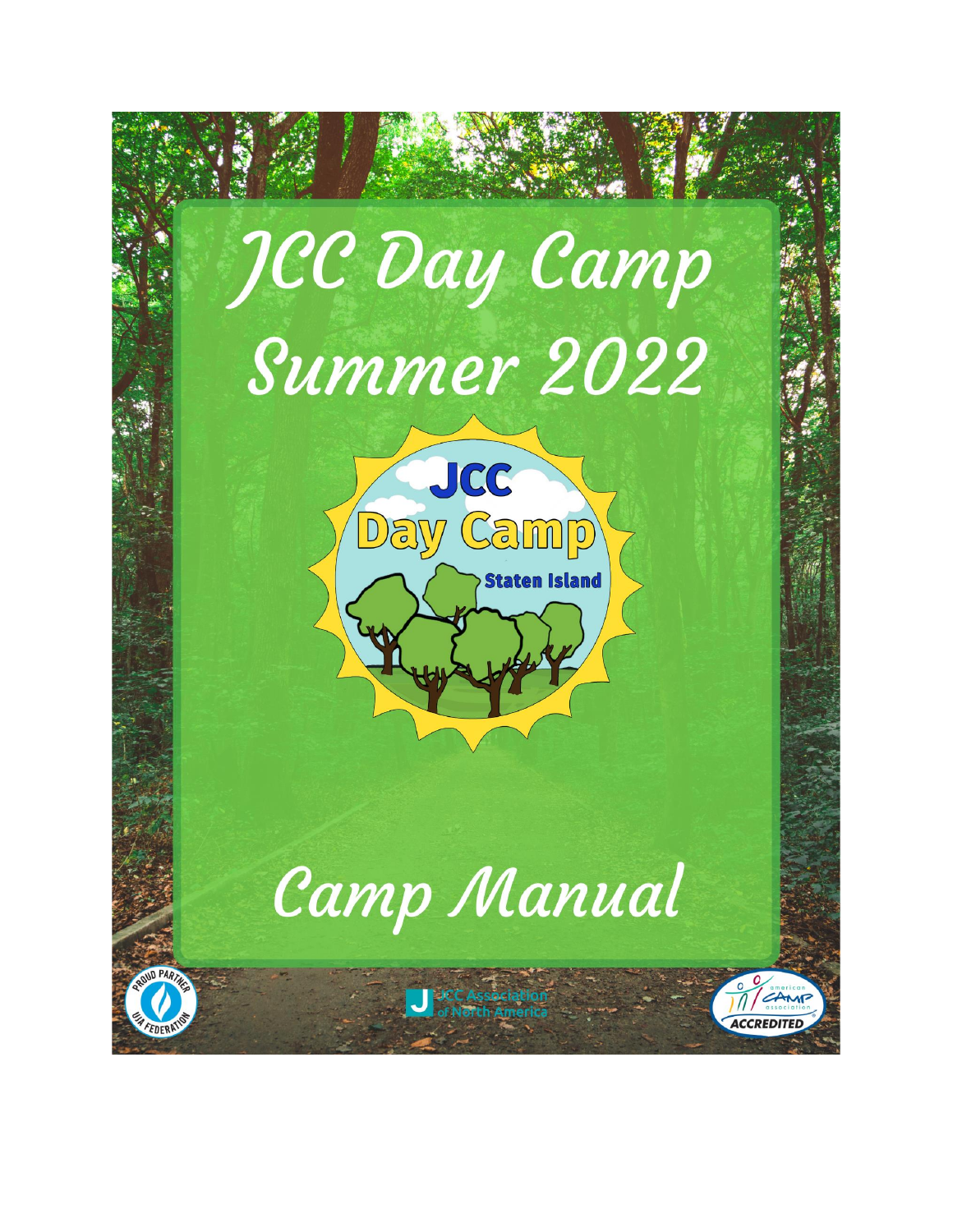

# **STAFF CONTACT INFORMATION**

#### **CAMP ADMINISTRATORS**

Glenn Wechsler [gwechsler@sijcc.com](mailto:gwechsler@sijcc.com) and Stephanie Feldman [sfeldman@sijcc.com](mailto:sfeldman@sijcc.com) 718.475.5231 (through June 24) *Camp Administrators may be reached at the camp office as of Monday, June 27 at 718-983- 9000*

#### **CAMP DIRECTORS**

K'ton Ton (entering PreK 3 and PreK 4) Director Elizabeth Harding [eharding@sijcc.com](mailto:eharding@sijcc.com)

K'Ton Ton (entering Kindergarten) Director Jenna Valitutto *jvalitutto@sijcc.com* 

Nitzan (entering grade 1) Director Amanda Zeni [azeni@sijcc.com](mailto:azeni@sijcc.com)

Shalom (entering grade 2) Director Amanda Stine [astine@sijcc.com](mailto:astine@sijcc.com)

Shalom (entering grade 3) Director Adam Schwartz [aschwartz@sijcc.com](mailto:aschwartz@sijcc.com)

Chalutz (entering grades 4- 5) Director Meaghan Denesopolis [mdenesopolis@sijcc.com](mailto:mdenesopolis@sijcc.com)

Maccabiah (entering grades 6-7) Director Louis Lau [llau@sijcc.com](mailto:llau@sijcc.com)

Nesiyah/Teen Travel (entering grades 8-9) Director Josh Schwartz [joschwartz@sijcc.com](mailto:joschwartz@sijcc.com)

Marvin's Junior Director Tara Buttermark [tbuttermark@sijcc.com](mailto:tbuttermark@sijcc.com)

Marvin's Director Laura Irizarry [lirizarry@sijcc.com](mailto:lirizarry@sijcc.com)

Inclusion and CIT Director Lucy Kamil **Ikamil@sijcc.com** 

Program Director Sara Doyle [sdoyle@sijcc.com](mailto:sdoyle@sijcc.com) 

Specialist and Curriculum Director Megan Adinolfi [aadinolfi@sijcc.com](mailto:aadinolfi@sijcc.com)

Operations Director Aiden Wechsle[r awechsler@sijcc.com](mailto:awechsler@sijcc.com)

Aquatics Liaison Jeanmarie Lombardi [jlombardi@sijcc.com](mailto:jlombardi@sijcc.com)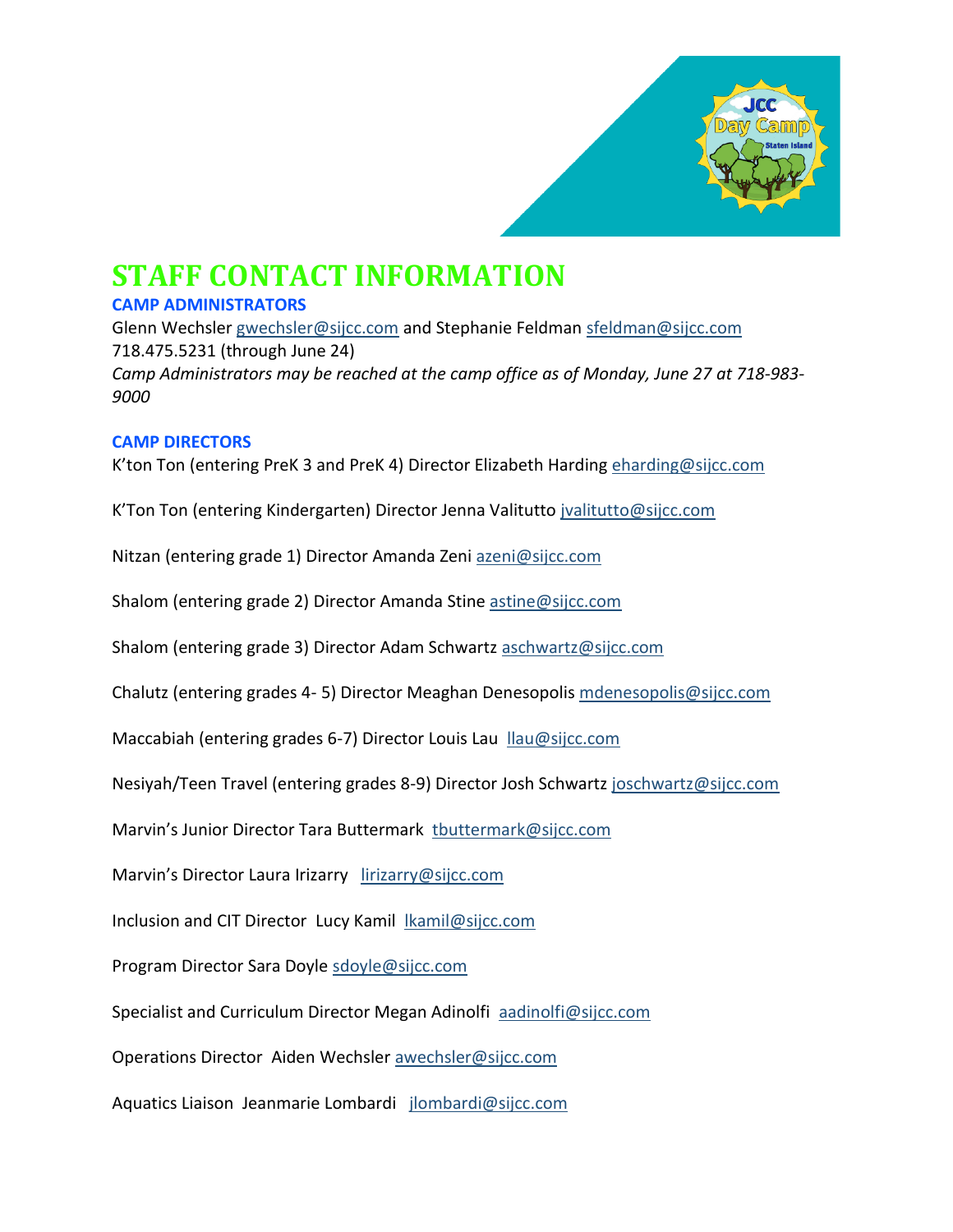

#### *Dear Camp Families,*

Welcome to the JCC Day Camp. We are committed to providing a safe, high quality Day Camp experience for your child with a focus on FUN, FRIENDSHIP and COMMUNITY.

This Camp Manual contains valuable information that will answer many of the questions that may arise as you prepare your child for camp and throughout the summer. A goal of this manual is to effectively communicate the best practices we have put in place to ensure a safe summer for your child. Please read this manual carefully and save it for future reference.

Our camp theme for the summer is "Through the Decades" and staff have been planning exciting events and programs geared toward this theme. After packing their bags, campers will make ice cream sodas, dance the jitterbug, create lava lamps, enjoy disco parties, design their own tie-dye and play games such as pass the neon glow stick!

We recognize the role that camp plays in a child's development and work tirelessly to make your child's experience at JCC camp a rich and rewarding one. We are dedicated to making each camp day a new and wondrous one and for camp to be a place where your child will develop lasting friendships and life-long memories.

*Thank you for joining us this summer!*

*Glenn Wechsler Stephanie Feldman Camp Co-Directors*

#### **OUR CAMP PHILOSOPHY**

We are committed to providing children with a high-quality day camp program designed to enhance each child's physical, emotional, social, and intellectual growth while providing them with opportunities to take pride in their Jewish heritage.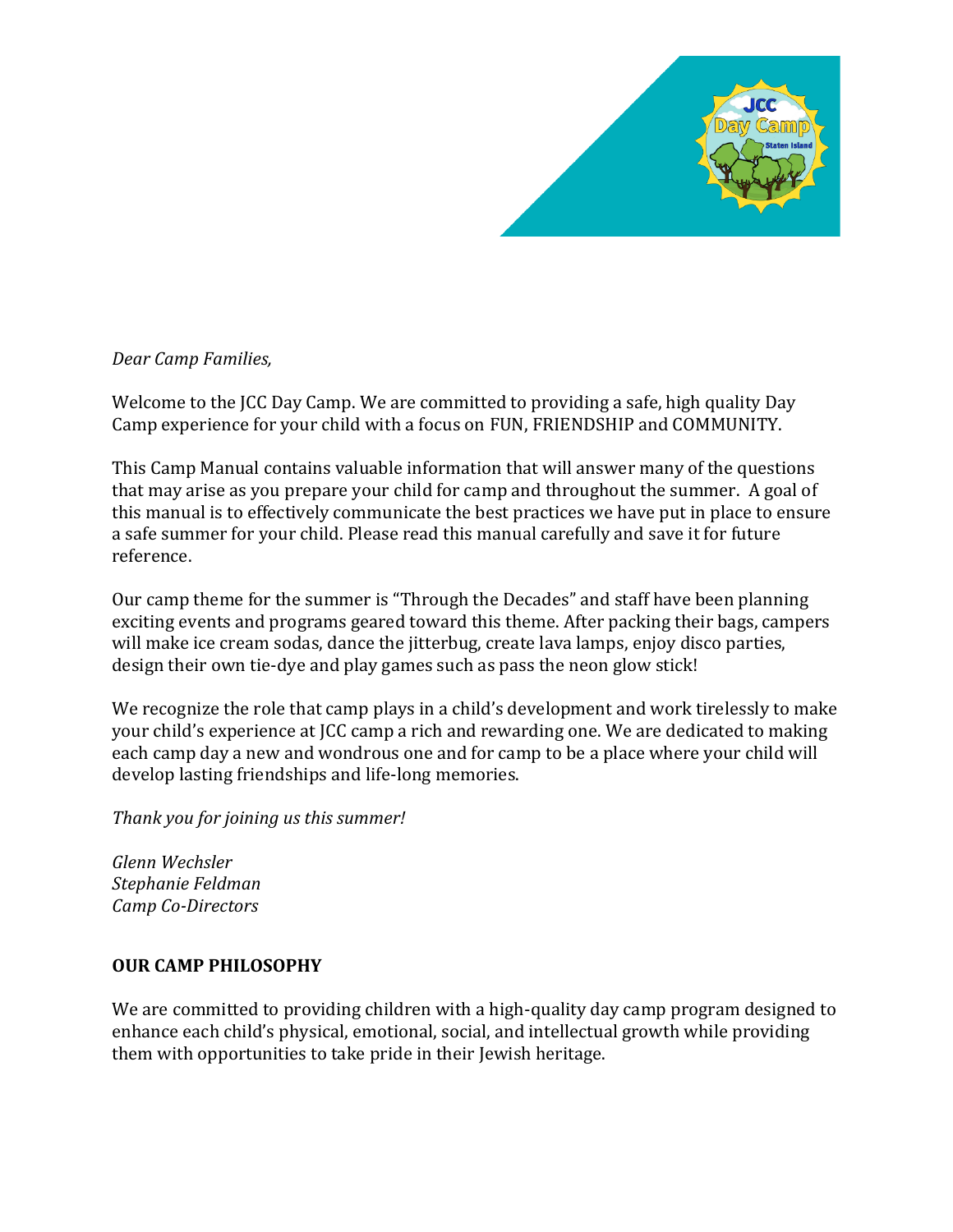

# **ABOUT OUR CAMPSITE**

Our 75 acre beautiful wooded campsite including 2 lakes in the heart of the Greenbelt provides the environment for a true traditional camp experience.

Our picturesque site features:

- Three Olympic sized swimming pools
- Multi-purpose athletic fields
- Shaded picnic areas and playgrounds
- Outdoor basketball, volleyball and Ga-Ga courts
- Boating ponds and nature trails
- A Ropes challenge course and archery range
- An outdoor Amphitheater

# **ABOUT OUR STAFF**

Our staff lies at the center of the camp's success.

Our caring and experienced team of professionals works year-round to create a funfilled and balanced program for the campers. We have a diverse leadership group with backgrounds in education, social work, and school psychology. Our Unit Directors are CPR and First-Aid certified and there is an on-site medical office staffed with a full-time EMT or RN.

Counselors are screened for maturity, creativity, a sense of responsibility, and spirit. They are required to attend pre-camp training that emphasizes children's safety and well-being and stresses their essential role of encouraging campers to reach their full potential and discover talents they never knew existed within them.

We also have a group of trained specialists with expertise in their fields who provide high-quality programming in a wide variety of areas including sports instruction, the arts, nature, animal life, and Israeli culture.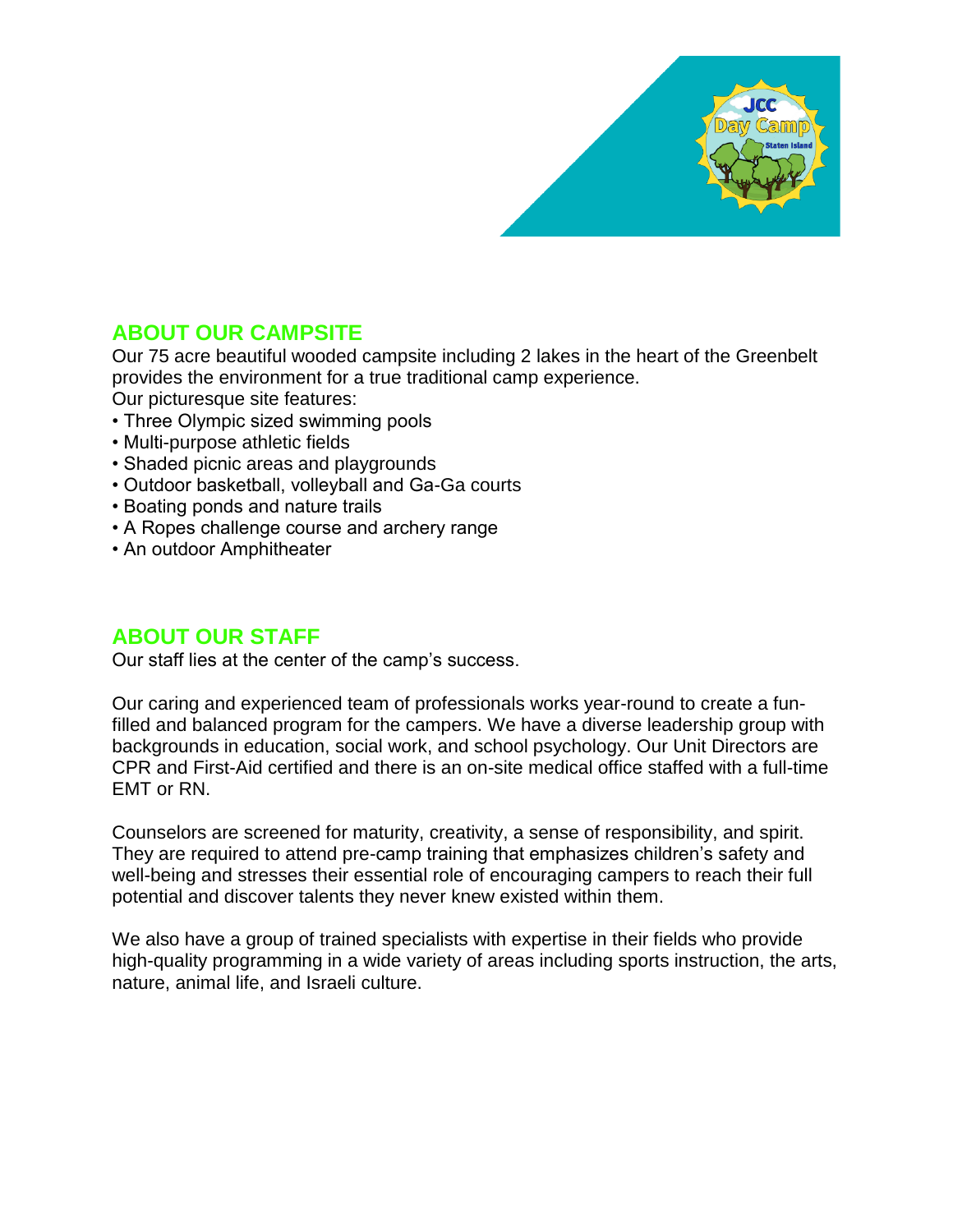

# **TABLE OF CONTENTS BY ITEM NUMBER**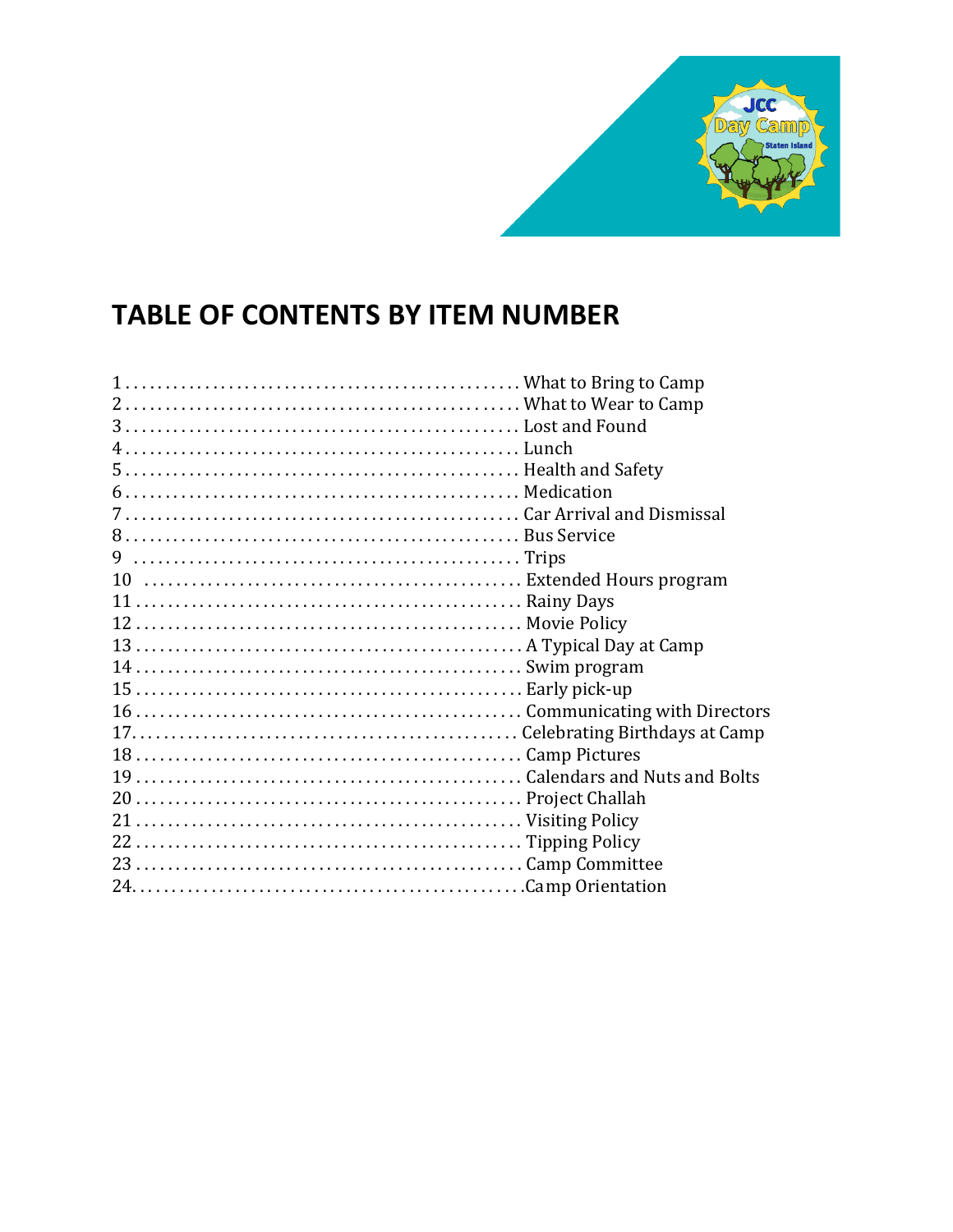

# **1. WHAT TO BRING TO CAMP**

Please send your child to camp with the following items in a bag or backpack:

- A towel
- 1 swimsuit
- Ziploc bag to hold wet bathing suit
- Extra articles of clothing depending on the age of your child
- Sunscreen\*
- Bug spray (optional)
- Water bottle\*\*
- Snack
- Hat
- Swim shoes (especially for K'Ton Ton campers)

#### **Please label all items with your child's name and camp division.**

\*Please apply sunscreen each morning before sending your child to camp. K'Ton Ton, Nitzan, Shalom and Marvin's Junior staff will be responsible for re-applying sunscreen to campers. Children in other units are responsible for their own application and will be encouraged by staff to do so. Remember to check your child's sunscreen and insect repellant regularly. Counselors are prohibited from applying sunscreen and insect repellant that does not belong to your child.

\*\*Please have your child carry water bottles in their backpack. It is essential that campers drink water, especially in hot weather. There is ample opportunity to refill water bottles during the day and campers are frequently reminded to do so.

#### **2. WHAT TO WEAR TO CAMP**

Normal attire for camp is shorts, t-shirt and sneakers. Sandals and open-toed shoes should not be worn. It is strongly recommended that your child wear a hat or baseball cap to avoid heat problems on hot summer days. All campers swim daily. If your child has swim first or second period, it is beneficial to have your child wear a bathing suit under his/her clothes upon arrival. This will save time changing in the morning.

#### **On Fridays, please have your child wear his/her special white Shabbat celebration shirt.**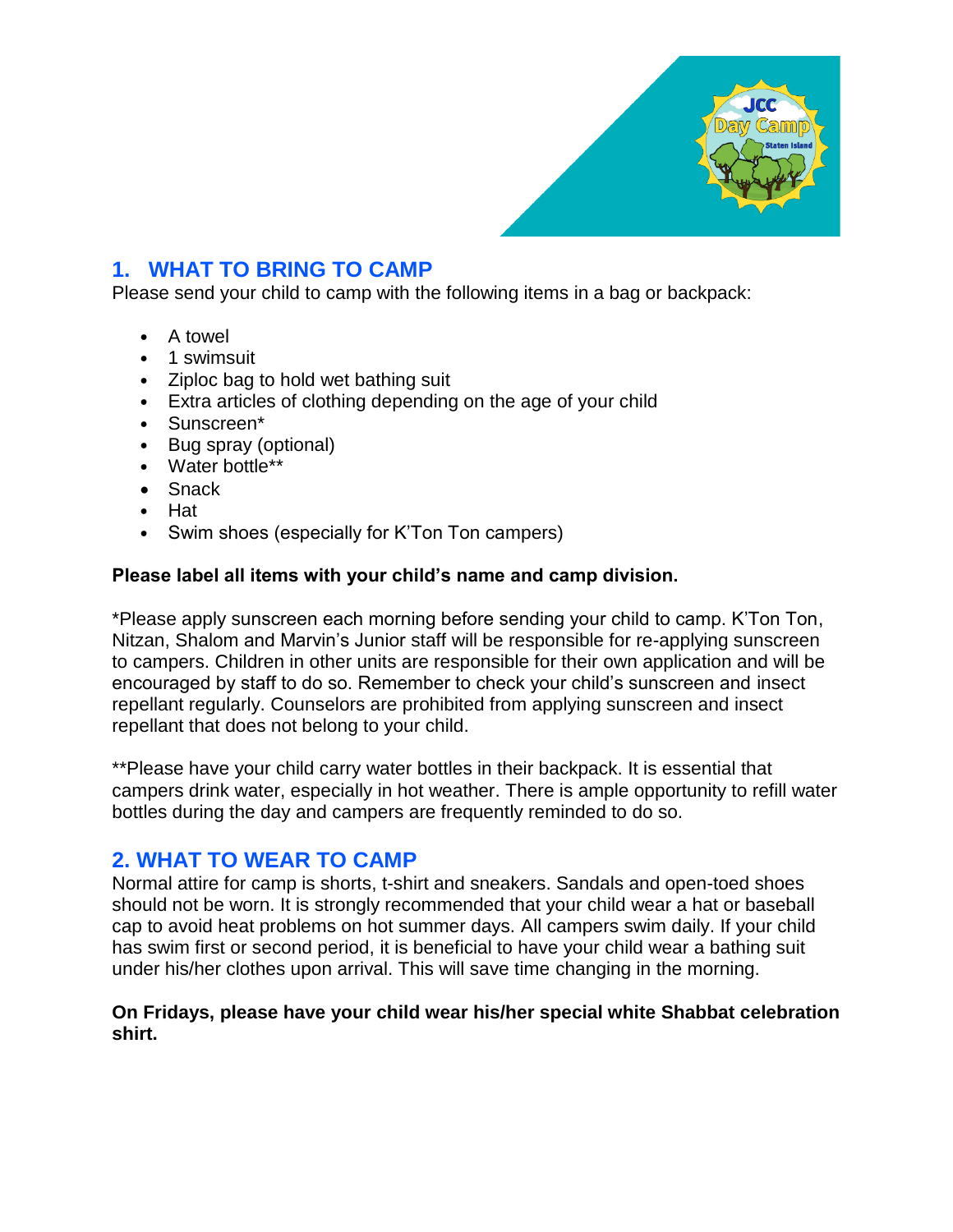

# **3. LOST AND FOUND**

An inevitable part of camp is children misplacing things. If found, Unit Directors will return lost items to children. It is imperative that you write your child's name and camp division (e.g. LeBron James, Camp Shalom) on their items.

Items of value such as video games, cellphones, baseball cards, jewelry, etc. do not belong in camp and we are not responsible for them if they are misplaced, lost, stolen or broken.

# **4. LUNCH**

You have the option of packing your child with a cold lunch or purchasing a Kosher lunch through the camp. Information about the camp lunch program can be found online.

Please pack lunches in a brown bag or a lunch box with your child's name, division, group number/letter on the lunch bag. Lunches are collected first thing in the morning and refrigerated. **Please do not send glassware**.

# **5. HEALTH AND SAFETY**

Your child's physician must examine your child and fill out the Physical Examination Form which can be found online. **[CLICK HERE TO DOWNLOAD THE FORM.](https://www.sijcc.org/uploads/1/2/2/7/122792762/camp_health_form.pdf)** Please complete all forms as soon as possible. All campers MUST submit their completed forms before they will be allowed to attend camp.

Please make certain to inform the camp directors about your child's food or other allergies as well as any medical conditions that we should be aware of so that we can ensure a safe camp experience for your child. This vital information will be shared with the camp medical team and your child's Unit Directors and counselors, as appropriate.

If your child is sick in the morning, please do not send them to camp. If in the opinion of the camp medical team, your child is not well enough to remain at camp, you will be called to take your child home.

Our camp medical professional team is present during regular camp hours and is available to address any medical issues that may arise.

In case of an emergency, you will be notified immediately. If we cannot reach you, we will notify your child's physician or other emergency contacts. Please make certain that the emergency numbers entered are up to date.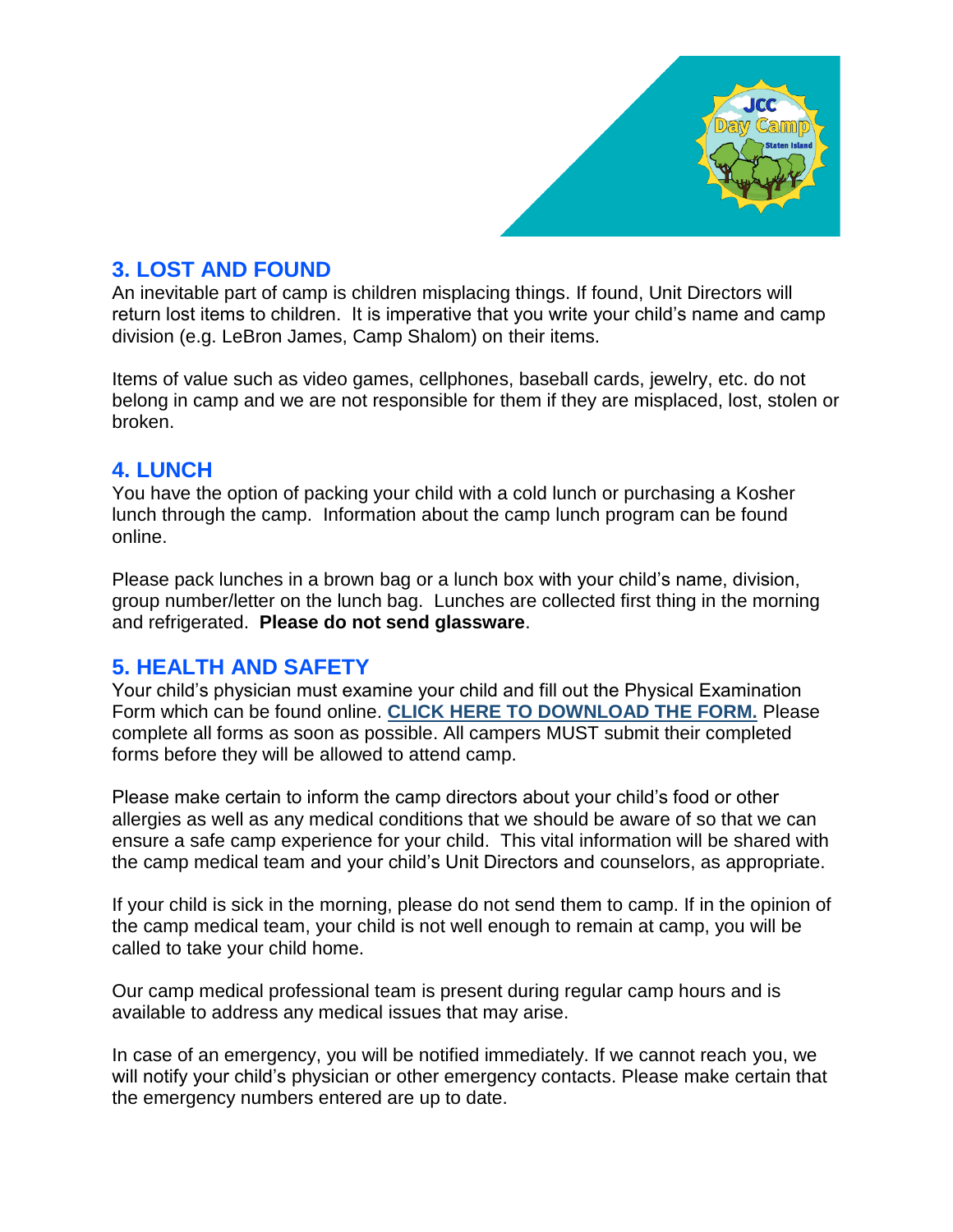

Regarding Covid policies, as in past summers, we are following the New York City Department of Health guidelines. We will communicate these policies once issued to us.

If a child is diagnosed with head lice, a parent will be contacted and must pick up their child from camp. This policy is maintained in order to prevent spreading to other campers. Parents will be notified if lice are found in their child's camp group. Campers who have lice must be treated and will be rechecked upon return to camp.

# **6. MEDICATION**

Medication brought to camp by your child should be given to their Unit Director upon arrival at camp. It will then be transferred to the camp medical team. Medication must be in its original container and directions must be marked on the bottle. A signed physician's note must be brought with the medication detailing how and when it should be administered. If a change in medication is to occur, please notify us immediately. The camp medical team will be in charge of storing and dispensing medication. Parents are responsible for picking up medication at the end of each camp session.

# **7. CAR ARRIVAL AND DISMISSAL**

# **AM ARRIVAL**

- 1. **Kton Ton, Nitzan, Shalom and Marvin's campers will be dropped off at the Henry Kaufmann campgrounds parking lot.** Drop off time will be between  $7:45 - 8:35$  am.
- 2. **Chalutz, Maccabiah, and Teen Travel (Nesiyah) campers will be dropped off at the Camp Pouch/Boy Scouts parking lot**. Drop off time will be between 7:45 – 8:35 am.
- 3. If you have children in both drop-off locations we ask that you drop your older child first at the Camp Pouch/Boy Scouts parking lot, and afterwards drop off your younger children at the Henry Kaufmann campgrounds.
- 4. **CIT's** will be dropped off and picked up, every day, at the location of the division in which they are assigned to work.

#### **PM DISMISSAL**

1. **We will be shuttling K'ton Ton, Nitzan and Marvin's campers** and their siblings to the JCC Bernikow building for afternoon dismissal which will run from 3:30 - 4pm. We ask that you park in the JCC parking lot and walk to the front of the JCC building where staff will direct you to pick up your child(ren).

2. **Shalom campers (and their older siblings)** will dismiss at the Henry Kaufmann campgrounds beginning at 4:15 pm. However, parents are asked to line up at the Boy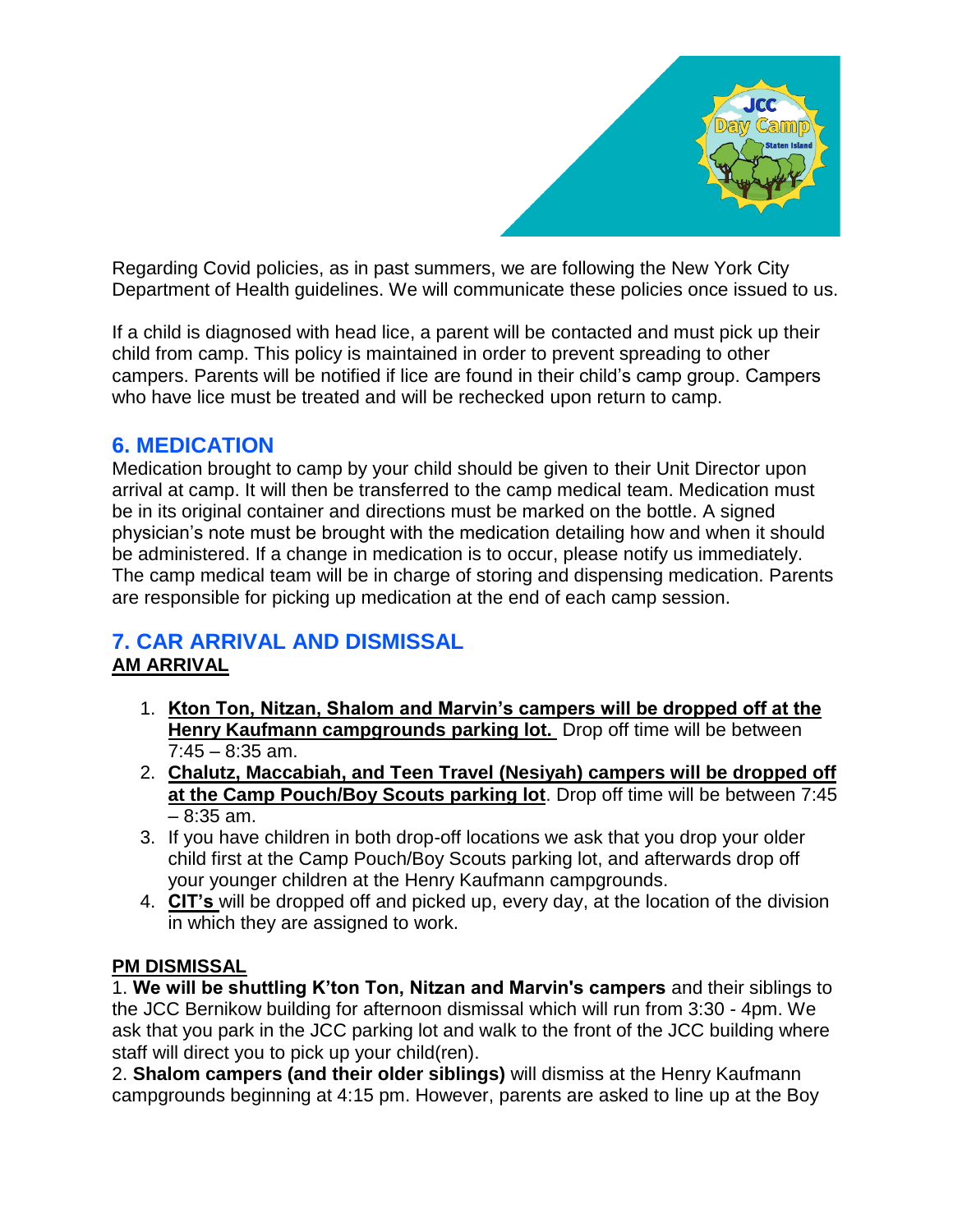

Scouts/Pouch parking lot beginning at 4:05 pm. Please do not arrive earlier than 4:05 pm as carpool will not begin before 4:15 pm. If you arrive between 4:15 – 4:20 pm, you will typically be done with carpool no later than  $4:25 - 4:30$  p.m.

3. Chalutz, Maccabiah, and Teen Travel (Nesiyah) campers will be picked up at the Camp Pouch/Boy Scouts parking lot. Pick up time will be between 3:40pm – 4:00 pm. 4. If you have siblings in multiple divisions, they will dismiss with your youngest child at your youngest child's dismissal location.

| <b>CAMP</b><br><b>DIVISION</b>            | AM DROP OFF TIME | AM DROP OFF<br><b>LOCATION</b>                                | <b>PM PICK UP TIME</b>                                                                                          | <b>PM PICK UP</b><br><b>LOCATION</b>                                                                                          |
|-------------------------------------------|------------------|---------------------------------------------------------------|-----------------------------------------------------------------------------------------------------------------|-------------------------------------------------------------------------------------------------------------------------------|
| <b>KTON TON</b><br><b>HALF DAY</b>        | $7:45 - 8:35$ AM | <b>HENRY KAUFMANN</b><br><b>CAMPGOUND</b>                     | 1:00 PM                                                                                                         | <b>HENRY KAUFMANN</b><br><b>CAMPGOUND</b>                                                                                     |
| <b>KTON TON</b><br><b>FULL DAY</b>        | $7:45 - 8:35$ AM | <b>HENRY KAUFMANN</b><br><b>CAMPGOUND</b>                     | 3:30 PM                                                                                                         | <b>JCC BERNIKOW</b><br><b>BUILDING</b>                                                                                        |
| <b>NITZAN</b>                             | $7:45 - 8:35$ AM | <b>HENRY KAUFMANN</b><br><b>CAMPGOUND</b>                     | 3:30 PM                                                                                                         | <b>JCC BERNIKOW</b><br><b>BUILDING</b>                                                                                        |
| <b>SHALOM</b>                             | $7:45 - 8:35$ AM | <b>HENRY KAUFMANN</b><br><b>CAMPGOUND</b>                     | <b>BEGINS AT 4:15 PM</b><br>(LINE UP AT CAMP<br><b>POUCH /BOY SCOUTS</b><br><b>PARKING LOT FROM</b><br>4:05 PM) | <b>HENRY KAUFMANN</b><br><b>CAMPGOUND (LINE UP</b><br><b>FIRST AT CAMP</b><br><b>POUCH /BOY SCOUTS</b><br><b>PARKING LOT)</b> |
| <b>MARVIN'S</b>                           | $7:45 - 8:35$ AM | <b>HENRY KAUFMANN</b><br><b>CAMPGOUND</b>                     | 3:30 PM                                                                                                         | <b>JCC BERNIKOW</b><br><b>BUILDING</b>                                                                                        |
| <b>CHALUTZ</b>                            | $7:45 - 8:35$ AM | <b>CAMP POUCH/</b><br><b>BOY SCOUTS</b><br><b>PARKING LOT</b> | $3:40 - 4:00$ PM                                                                                                | <b>CAMP POUCH/</b><br><b>BOY SCOUTS</b><br><b>PARKING LOT</b>                                                                 |
| <b>MACCABIAH</b>                          | $7:45 - 8:35$ AM | <b>CAMP POUCH/</b><br><b>BOY SCOUTS</b><br><b>PARKING LOT</b> | $3:40 - 4:00$ PM                                                                                                | <b>CAMP POUCH/</b><br><b>BOY SCOUTS</b><br><b>PARKING LOT</b>                                                                 |
| <b>TEEN</b><br><b>TRAVEL</b><br>(NESIYAH) | $7:45 - 8:35$ AM | <b>CAMP POUCH/</b><br><b>BOY SCOUTS</b><br><b>PARKING LOT</b> | $3:40 - 4:00$ PM                                                                                                | <b>CAMP POUCH/</b><br><b>BOY SCOUTS</b><br><b>PARKING LOT</b>                                                                 |

**For your easy reference see below:**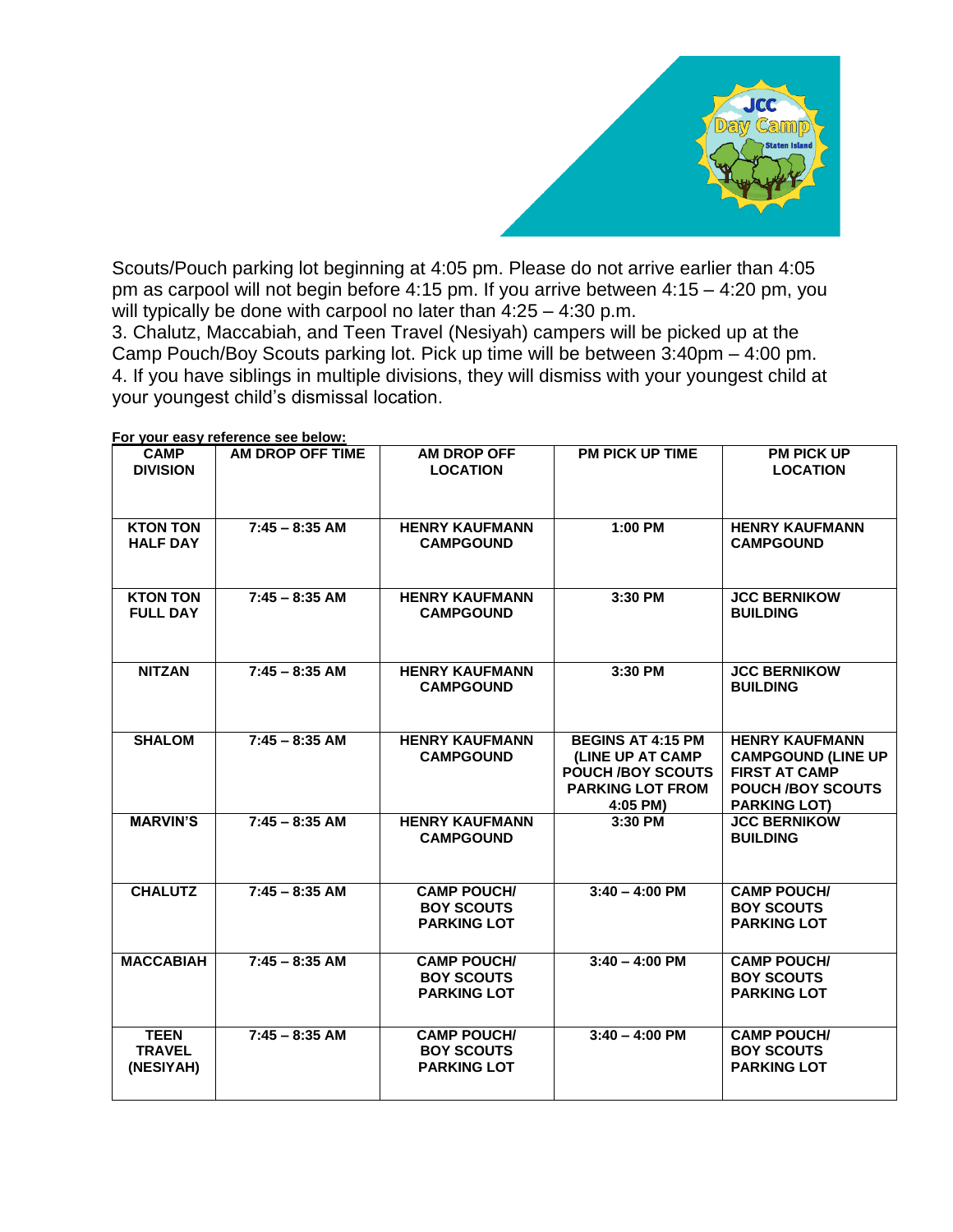

# **DETAILED EXPLANATION OF CAMP CARPOOL PROCEDURES**

#### **AM ARRIVAL**

**KTON TON, NITZAN, SHALOM AND MARVIN'S**  In the morning **K'TON TON, NITZAN, SHALOM AND MARVIN'S CAMPERS WILL BE DROPPED OFF AT THE HENRY KAUFMANN CAMPGROUNDS LOCATED AT 1131 MANOR ROAD. Drop off time is between 7:45 – 8:35 am**

All vehicles will enter through the main entrance of Henry Kaufmann Campgrounds (HKC) closest to the traffic light on Manor Road. There will be a separate lane on Manor Road for camp carpool families to enter the HKC campsite. This lane, which will run along the edge of Manor Road (on the north side), will be created using traffic cones. The entrance to this JCC camp lane will be approximately 750 feet from the HKC entrance and will be prominently marked with signage. You will be directed by staff to drive your car along a specific designated line. **Please remember that parents must remain in the vehicle at all times**.

Have your child sit in the BACK SEAT ONLY of your vehicle so that your child can exit the vehicle and be on the side closest to our staff (our staff will open the back door for you). If you must have your child sit in the front passenger seat, PLEASE DO NOT MOVE YOUR VEHICLE UNTIL YOUR CHILD HAS PASSED IN FRONT OF YOUR CAR.

After your child/ren have exited the vehicle you will follow the other cars out of the Henry Kaufmann Campgrounds where our staff will help you depart the drop-off area. Please note that left turns out of the HKC parking lot are not permitted. All cars are required to make a right turn onto Manor Road upon exiting the HKC parking lot. For the safety of all do not make U-turns or speed on Manor Road. Please adhere to posted speed limits and if you need to make a U-turn do so in the JCC Bernikow building parking lot.

#### **CHALUTZ, MACCABIAH, AND TEEN TRAVEL (NESIYAH)**

In the morning **CHALUTZ, MACCABIAH AND TEEN TRAVEL (NESIYAH) CAMPERS WILL BE DROPPED OFF AT THE CAMP POUCH/Boy Scouts parking lot which is located across the street from the JCC Bernikow building parking lot. The drop off time is between 7:45 – 8:35 am.**

All vehicles will enter through the main entrance of the CAMP POUCH/Boy scouts parking lot on Manor Road. As you enter the lot, JCC camp staff will be waiting and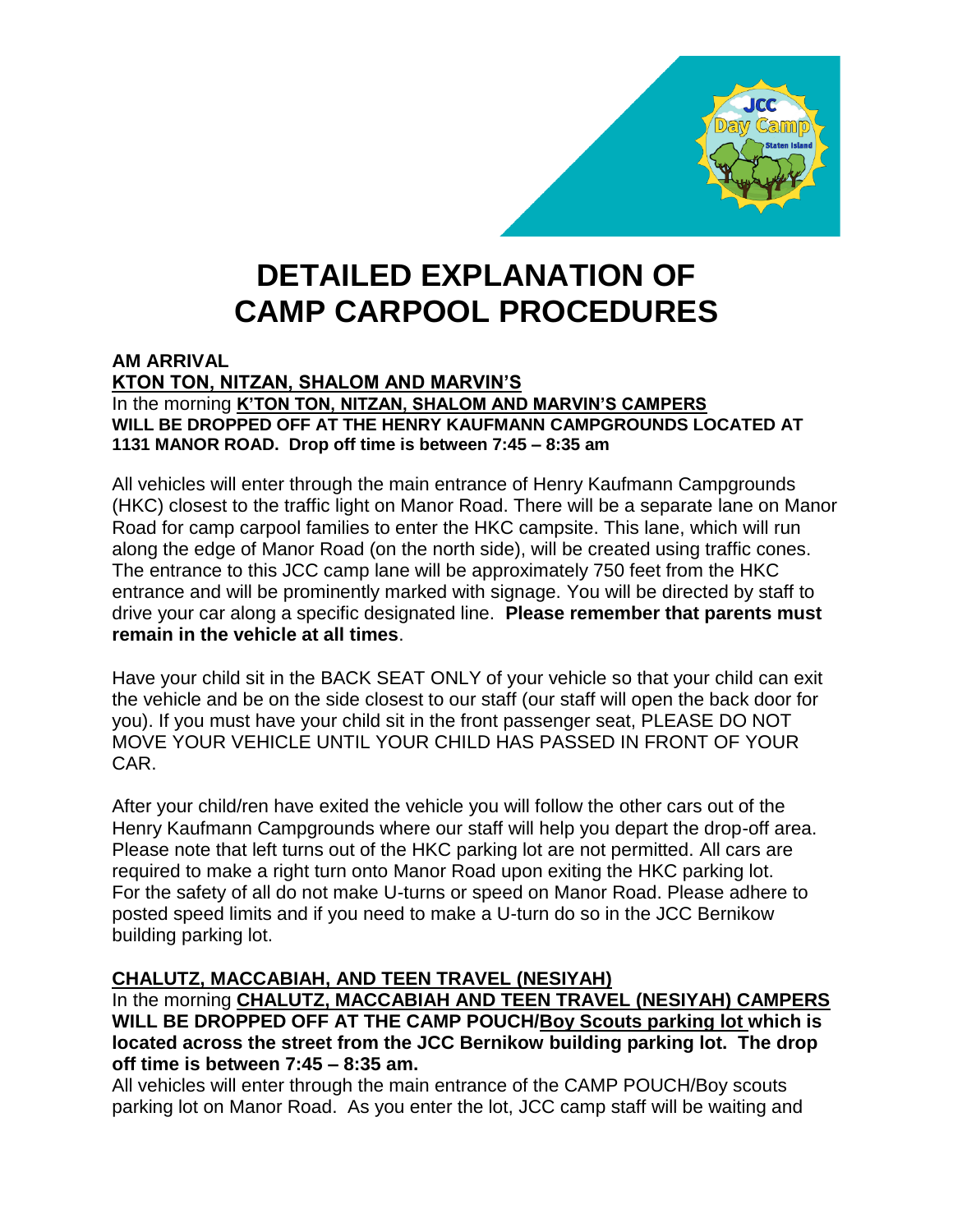

they will direct you to drive your car along a specific designated lane. The lane will be marked by traffic cones.

After driving through the parking lot you will be directed to the drop off zone, where your child will disembark from your vehicle.

#### **Please remember that parents must remain in the vehicle at all times**.

Have your child sit in the BACK SEAT ONLY of your vehicle so that your child can exit the vehicle and be on the side closest to our staff (our staff will open the back door for you). If you must have your child sit in the front passenger seat, PLEASE DO NOT MOVE YOUR VEHICLE UNTIL YOUR CHILD HAS PASSED IN FRONT OF YOUR CAR.

After your child/ren have exited the vehicle you will follow the other cars out of the Boy Scouts parking lot where our staff will help you exit onto Manor Road.

Please note that left turns out of the Boy Scouts parking lot are not permitted. All cars are required to make a right turn onto Manor Road upon exiting the Boy Scouts parking lot.

For the safety of all do not make U-turns or speed on Manor Road. Please adhere to posted speed limits and if you need to make a U-turn do so in the JCC Bernikow building parking lot.

#### **PM DISMISSAL**

#### **HALF DAY K'TON TON DISMISSAL**

Cars will line up (parallel to the parked cars) closest to the main entrance of the Henry Kaufmann Campgrounds, near the traffic light on Manor Road. At approximately 1:00 pm the campgrounds gate will open, and cars will be led into the parking lot where the children will be waiting for pick-up.

#### **KTON, NITZAN AND MARVIN'S**

We will be shuttling **K'ton Ton, Nitzan, Marvin's campers and their siblings** to the **JCC Bernikow building** for **afternoon dismissal at 3:30 pm**. We ask that you park in the JCC parking lot and walk to the front of the JCC building where staff will direct you to pick up your child(ren).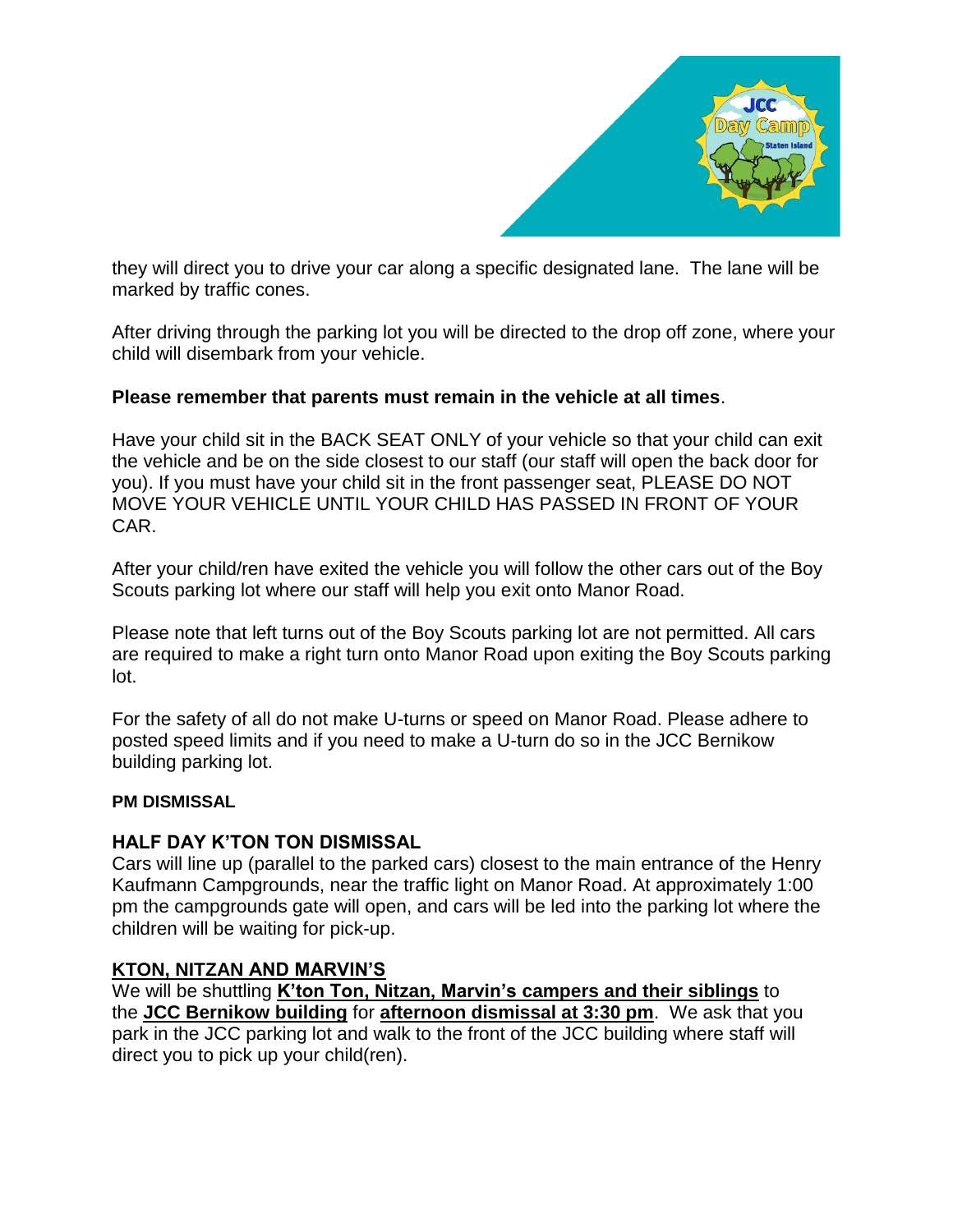

#### **SHALOM**

In the afternoon, **SHALOM CAMPERS WILL BE PICKED UP AT THE HENRY KAUFMANN CAMPGROUNDS LOCATED AT 1131 MANOR ROAD. Parents, though, are asked to line up first in the CAMP POUCH/Boy Scouts parking lot which is located across the street from the JCC Bernikow building parking lot.**

All vehicles will line up in the Boy Scout parking lot which is located across the street from the JCC Bernikow building parking lot. There will be JCC staff in the parking lot to assist in directing cars to their proper line-up location. **Please note that left turns are not permitted into the CAMP POUCH/Boy Scouts parking lot.**

Once you are shown where to line-up by JCC staff, you will be given "word of the day" that you will share with the JCC staff member standing at the front gate of Henry Kaufmann Campgrounds (Only parents who know the "word of the day" will be permitted to pick-up their children). This is to ensure that no one cuts the line thereby making things as fair as possible for our parents and campers.

#### **Shalom parents are asked to line up at the CAMP POUCH/Boy Scout parking lot no earlier than 4:05 pm and no later than 4:25 pm.**

Beginning at approximately **4: 15 pm and continuing to 4:30 pm parents of Shalom campers** will be directed by JCC staff from the Camp Pouch/Boy Scouts parking lot to Henry Kaufmann campgrounds. **PLEASE HAVE YOUR CARPOOL PASS HANGING FROM YOUR REAR VIEW MIRROR.**

• Upon entering the Henry Kaufmann campgrounds parking lot you will be asked to give your camper's name(s) to the JCC staff member who will call your child's name on the PA system. Thereafter you will move your vehicle up through the parking lot until you cannot go any further. At that time a JCC staff member will open the back door for your child, and after your child is seat belted, you will follow the vehicles out of Henry Kaufmann campgrounds exit way where our staff will help you depart the pick-up area. There are no left turns out of the parking lot.

If you are planning to have someone else other than a parent pick up your child, make sure they have a carpool pass and are listed on the authorized pick up form.

# **CHALUTZ, MACCABIAH AND TEEN TRAVEL (NESIYAH)**

In the afternoon, **CHALUTZ, MACCABIAH AND TEEN TRAVEL (NESIYAH) CAMPERS**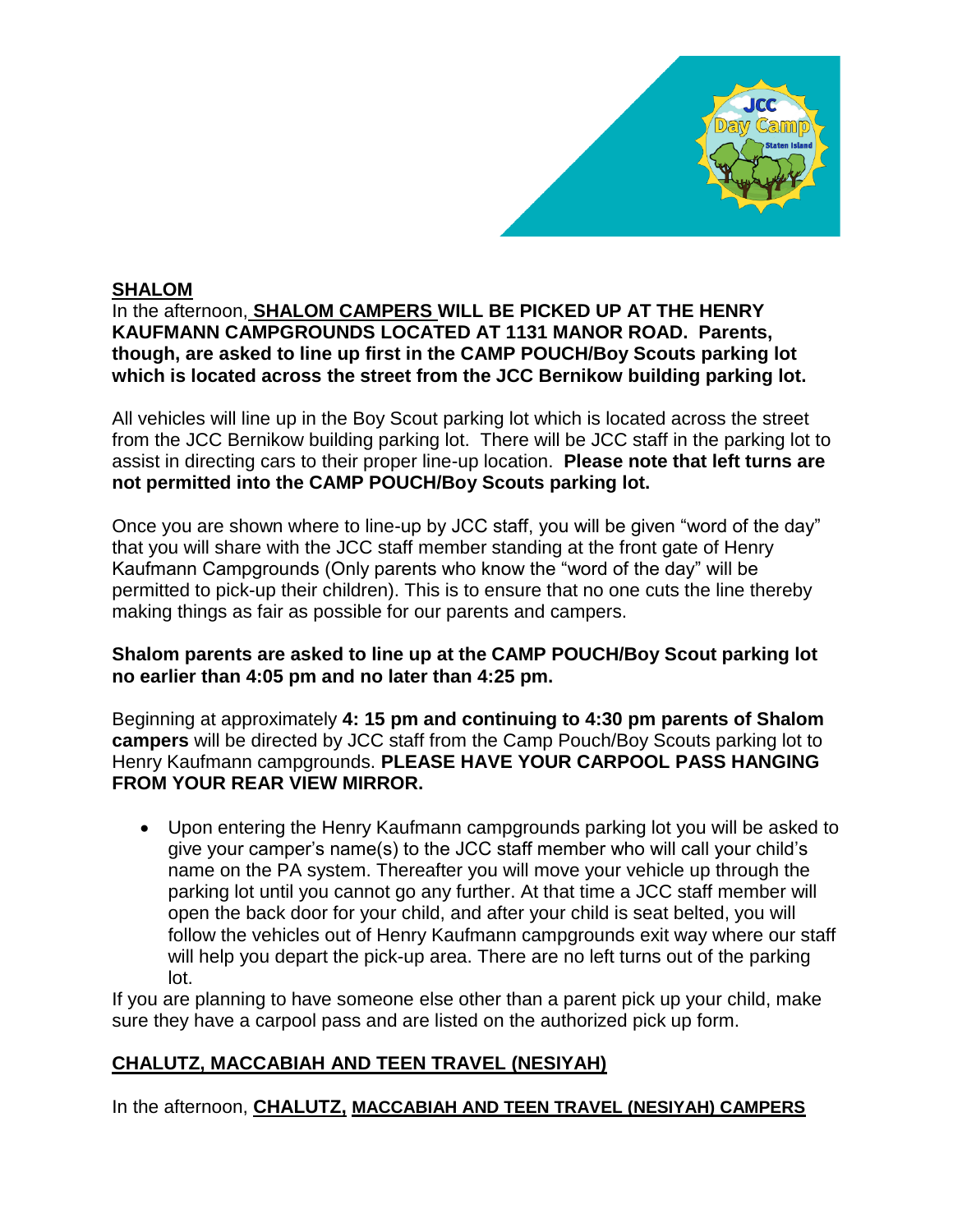

#### **WILL BE PICKED UP AT THE Camp Pouch/Boy Scouts parking lot which is located across the street from the JCC Bernikow building parking lot.**

#### **The pick-up time is 3:40 – 4:00 pm**

If you have children in different pick up locations (i.e., both the Boy scouts and Henry Kaufmann campgrounds lots) then we ask that you pick them up at the Henry Kaufman Campgrounds during your younger child's dismissal period. If that is problematic, please let us know and we will do our best to come up with an alternative solution.

Your cooperation in following your scheduled time will make for a more effective carpool.

Similar to AM drop-off, all vehicles will enter through the main entrance of the Boy scouts parking lot. As you enter the lot, JCC camp staff will be waiting and they will direct you to drive your car along a specific designated lane. The lane will be marked by traffic cones.

After driving through the parking lot you will be directed to the pick-up zone, where your child will be escorted to your vehicle.

#### **Please remember that parents must remain in the vehicle at all times**.

After your child/ren have entered the vehicle you will follow the other cars out of the Boy Scouts parking lot where our staff will help you exit onto Manor Road.

Please note that left turns out of the Boy Scouts parking lot are not permitted. All cars are required to make a right turn onto Manor Road upon exiting the Boy Scouts parking lot.

For the safety of all do not make U-turns or speed on Manor Road. Please adhere to posted speed limits and if you need to make a U-turn do so in the JCC Bernikow building parking lot.

# **8. BUS SERVICE**

We offer optional bus service to our camper families for an additional fee. If you signed up for busing, a few days before camp starts you will receive a phone call and /or email informing you of the approximate time your child will be picked up each day. Throughout the camp season, bus pick-ups and drop-offs may fluctuate in time. This is due to new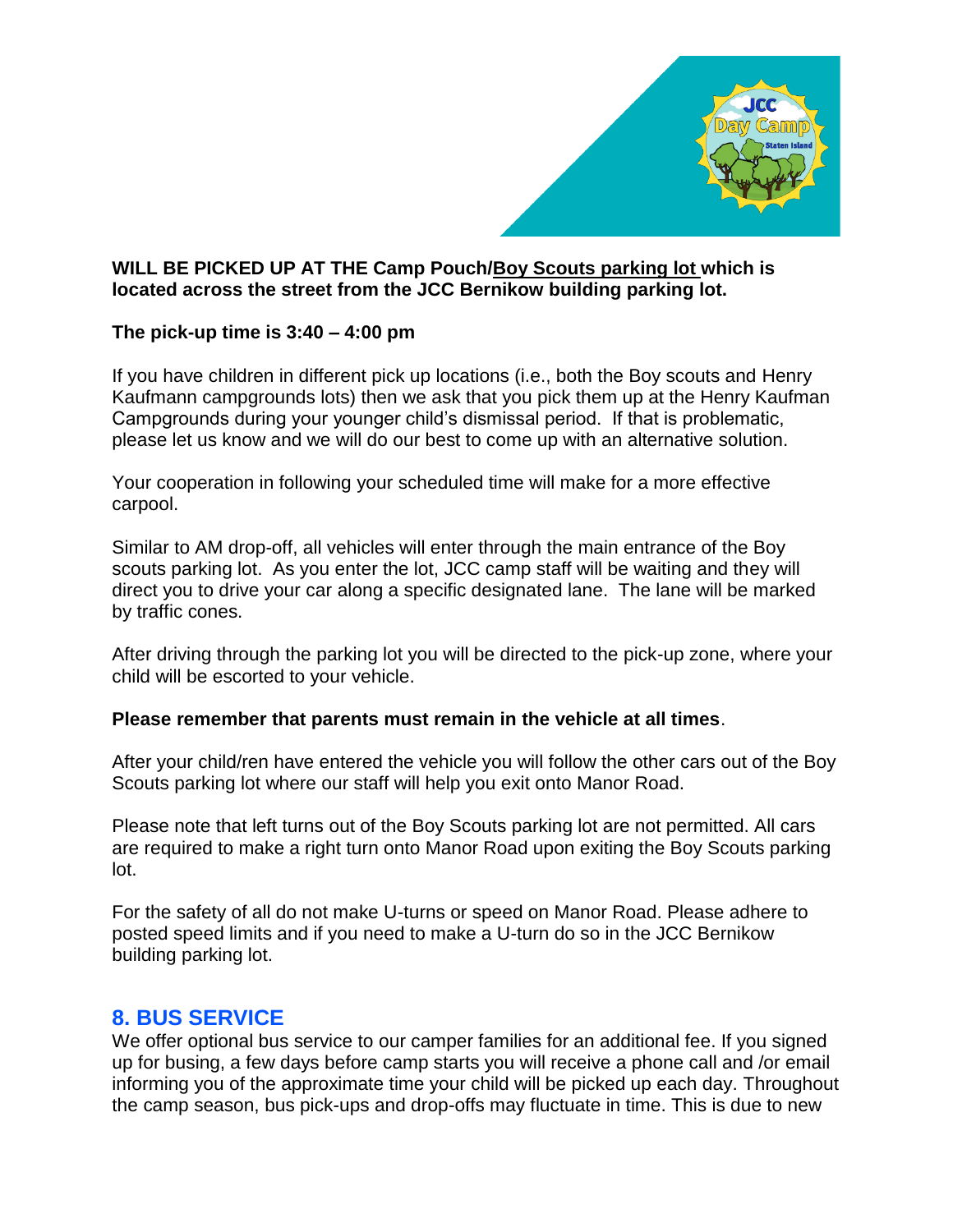

campers starting camp, construction or traffic delays. The bus counselor will attempt to contact you in the event of a significant delay. Please be patient if a bus is delayed getting to your stop. At least one, but typically two, bus counselors are assigned to a bus. Bus counselors take the campers' attendance and ensure their safety throughout the trip. Once the bus arrives at camp the bus counselor escorts the children off the bus and to their counselors who are waiting to greet them.

If you have a change in your schedule and your child uses the bus, please contact the camp office as soon as possible. Also, notify the Camp Unit Director and your child's counselor. Any deviation from normal transportation arrangements or special arrangements must be made at least one day in advance. In most cases, camp buses will provide door-to-door service. At times, it is impossible for our large school buses to get down your street due to the fact that it may be a dead-end street or too narrow for the buses to make turns. In these situations, we will attempt to pick up your camper at the next closest street. Campers should be ready for pick-up at designated times and places.

In the afternoon, buses depart from Henry Kaufmann Campgrounds (1131 Manor Road) at approximately 3:45-4:00pm. Buses transporting K' ton Ton children typically depart at approximately 3:30-3:45pm. Our buses will return your child to your front door or designated spot. Please make sure you're available when our JCC buses arrive. **Please take note: There is no bus transportation home on Late Dismissal Days.**

# **9. CAMP TRIPS**

Campers in the Marvin's, Chalutz, Maccabiah and Nesiyah (Teen Travel) divisions, go on trips throughout the summer. Trip dates, dismissal times, recommended spending money and other details can be found on the camp calendars and nuts and bolts forms which will be emailed and can be found on the camp website at camp.sijcc.org.

#### **On trip days, your child must wear the JCC Camp T-shirt they will receive during the first week of camp. Wearing the shirt is imperative these days for easier identification of our campers.**

The JCC Day Camp pays all admission fees for trips. Campers may wish to give their counselors their spending money to hold. If campers choose to hold their money, the JCC is not responsible if lost or misplaced.

**Pick-up for late trip dismissals (those after 4:00pm) generally will be held at the Bernikow JCC building, 1466 Manor Road.** Please park your car in a designated spot in the parking lot and walk to the front of the building where your child will be waiting. It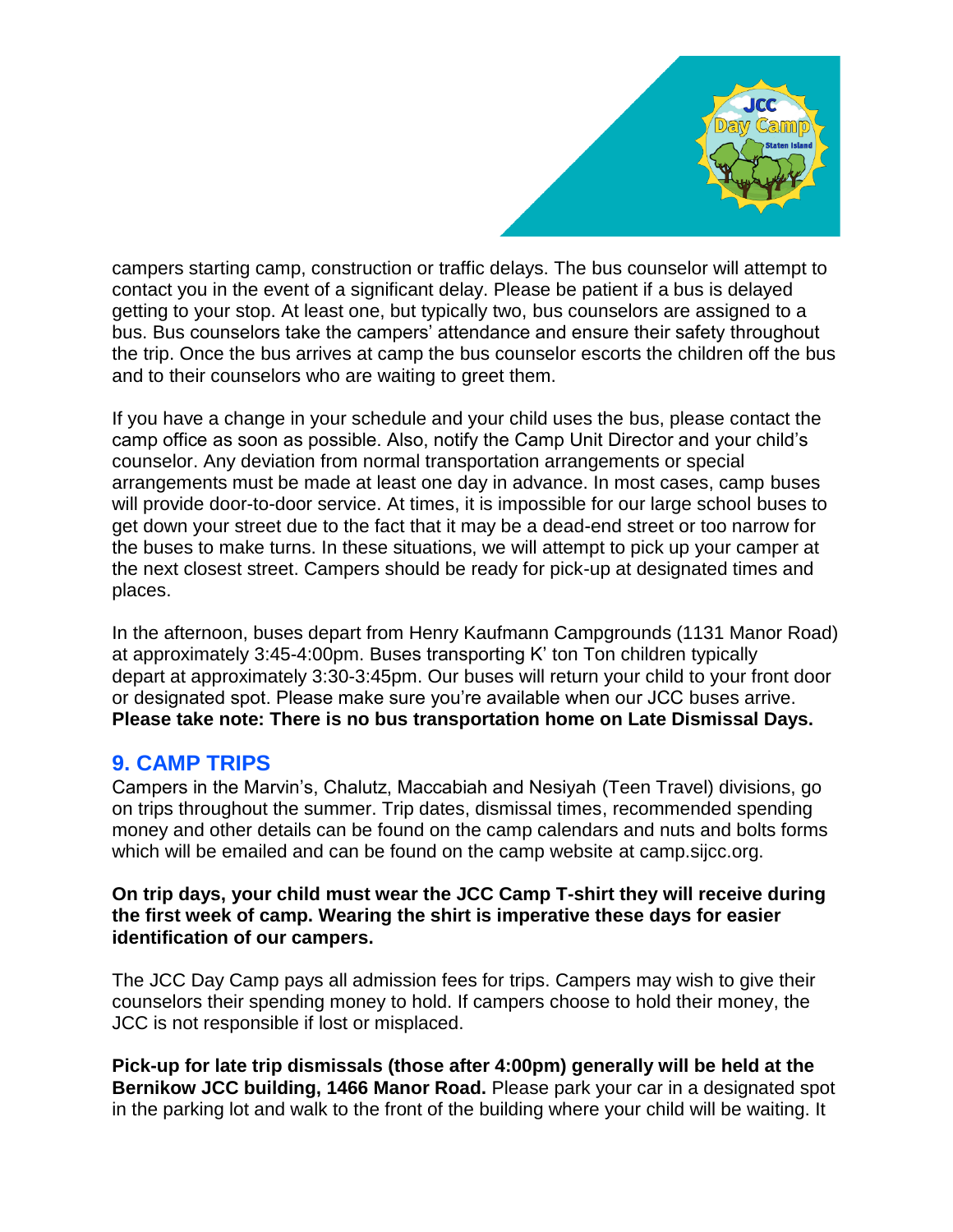

is essential that the area in the front of the building be kept "car" free to allow for our camp buses to safely drop off the children. Your cooperation is appreciated.

**Please note that there is NO BUS SERVICE HOME ON LATE DISMISSAL TRIP DAYS. Please arrange car pick-up on those days.**

**Please note that there is NO HOT LUNCH ON ALL TRIP DAYS. Please pack lunch on trip days.**

# **10. EXTENDED HOURS PROGRAM**

For the parent who needs to drop-off their child beginning at 7:00 am, or who needs to pick-up their child after the camp day, we offer an EXTENDED HOURS PROGRAM. You may sign-up for either the morning or afternoon hours or both. There is an additional fee for this program. See the registration form for prices.

#### **A.M. EXTENDED HOURS PROGRAM**

The A.M. extended hours program meets at the Henry Kaufmann Campgrounds. Campers will receive a light breakfast and enjoy games, playground and other activities.

#### **P.M. EXTENDED HOURS PROGRAM**

P.M. extended hours program meets at the Henry Kaufmann campgrounds. P.M. activities include games, sports, arts and crafts, and snacks. The JCC caterer offers for purchase drinks and light food items to pm extended hours campers.

P.M. extended hours parents are required to pull into the Henry Kaufmann Campgrounds parking lot after 4:45pm. An extended hours staff person will be waiting to greet you and will have your child brought to you.

Parents must pick up their children by 7:00 pm.

# **11. RAINY DAYS**

"Rain days" will take place at the campground. During periods of rain, children will remain under shelters. They will participate in regular camp activities such as arts and crafts, theatre, woodworking, drama, Lego robotics, science exploration, nature and watch movies.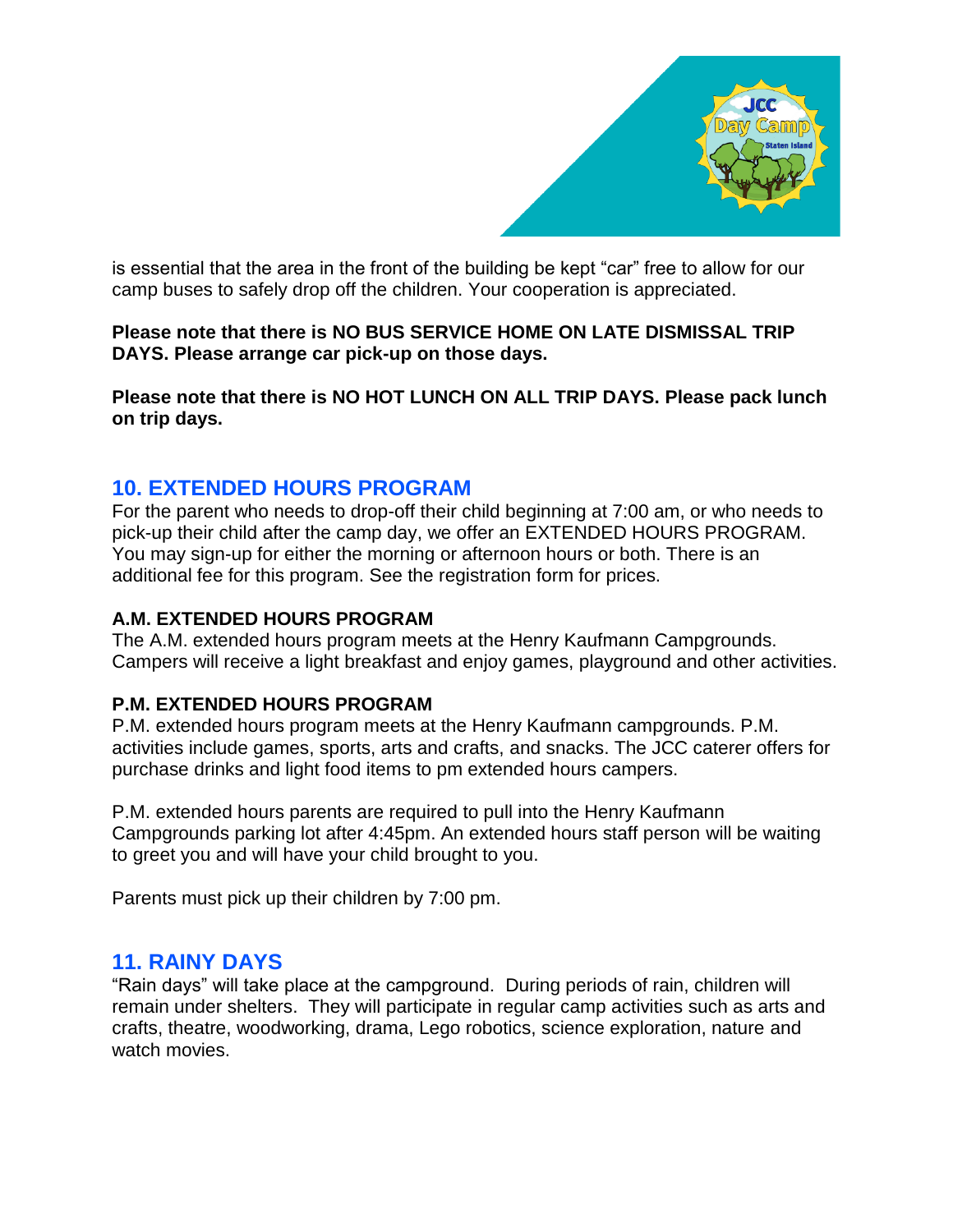

If the forecast calls for severe weather in which we feel it is unsafe for the children to be on the campground, we may relocate camp for the day to the JCC Bernikow building. You will be notified prior to this decision. Campers in the Marvin's, Chalutz, Maccabiah and Teen Travel (Nesiyah) divisions may be taken on trips on severe weather days to indoor venues.

We recommend sending your child in with rain gear on "rain days" to make them more comfortable during the camp day. Rain gear may include: sweatshirts, ponchos, rain jackets, and closed rain shoes. We do not recommend umbrellas as they are hazardous and easily misplaced.

# **12. MOVIE POLICY**

As per the camp committee, campers in the Maccabiah and Nesiyah/Teen Travel divisions are permitted to view suitable PG-13 rated movies, and campers in the Marvins, Shalom and Chalutz divisions are permitted to view suitable PG movies under the discretion of the camp administrators. In determining the appropriateness of the movie, factors to be considered include content, language, and violence. If you do not want your child to see these movies please contact the camp office.

# **13. A TYPICAL DAY AT CAMP**

Diverse programming is an essential component of the JCC camp experience. The calendar includes weekly shows and special events. Shows range from magicians and musical performers to Game shows and jugglers. Special events include the camp carnival, an Independence Day celebration, Israel Day, a weekly Shabbat celebration, and our three-day Olympiad, the Maccabi Games. Unit Directors supplement these shows and events with extra special daily activities.

As a traditional camp we offer a wide variety of activities for the campers. A typical camp day includes daily swimming, a variety of specialist activities, and frequent special events. Campers follow a weekly schedule in which each camp day is divided into 35 minute activity periods.

Specialist activities typically include:

- Baseball
- Basketball
- Woodworking
- Soccer
- Volleyball
- Painting
- Music
- Lacrosse
- Animal Discovery
- Fun Science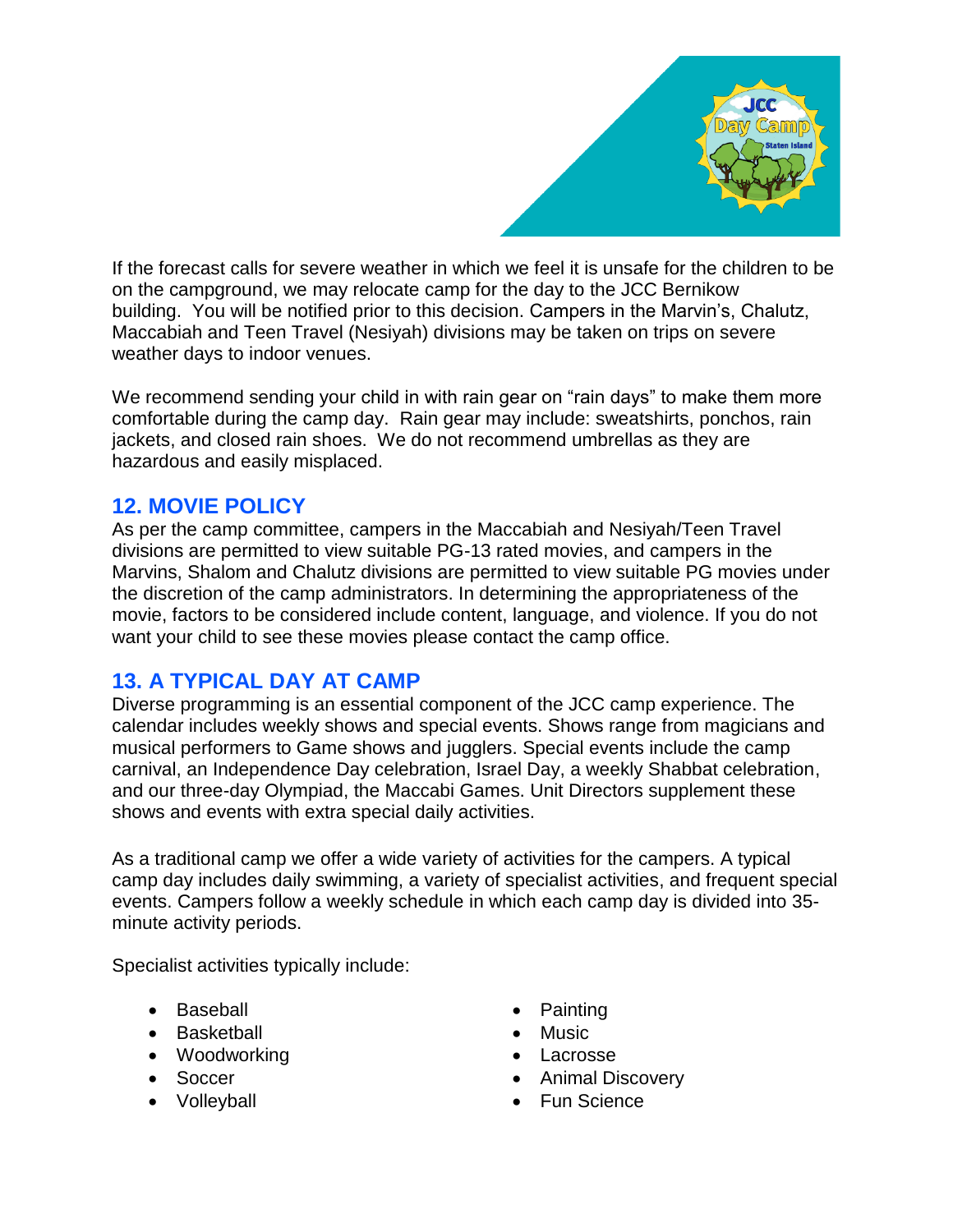

- Lego Robotics
- Arts and Crafts
- Low Ropes
- Archery
- Sensory Games
- Mitzvah Madness

# **14. SWIM**

Our swim program follows American Red Cross swim standards. All campers are encouraged to develop swim skills at their own pace and comfort.

Campers swim daily and a portion of the swim period includes instructional swim.

If your camper is unable to go swimming on a particular day, please send a note with your child. If you have any questions about the swim program please contact the camp.

# **15. EARLY PICK-UP**

If you need to pick up your child early, please call the office before coming to camp. When picking up your child please park outside the campgrounds and walk to the camp office where you will sign your child out. A JCC staff member will assist you with dismissal. As we are situated on a large campground it may take up to 20 minutes for your child to arrive in the parking lot. Please plan accordingly.

#### **\*PLEASE NOTE THAT YOU MUST PICK UP YOUR CHILD NO LATER THAN 3:00 PM AS COMING LATER THAN THIS IS EXTREMELY DISRUPTIVE TO OUR END OF CAMP ROUTINE. OTHERWISE, YOU MUST WAIT FOR REGULAR PM DISMISSAL.**

# **16. COMMUNICATING WITH DIRECTORS**

We recognize the importance of having an open line of communication between parents and unit directors. As such unit directors do their best to be available to parents daily. During the day, unit directors are very busy with the campers and are typically unavailable to answer phone calls. If possible, Unit Directors will try to contact parents during the camp day; more typically they will return calls after 5:00pm or early in the morning. When appropriate, parents are also encouraged to email unit directors any questions or concerns that they may have. Unit Director email addresses may be found at the beginning of this manual. You may also send a note with your child to their counselor or to the Unit Director.

We also encourage you to reach out to the camp directors, Stephanie and Glenn, if you have any concerns.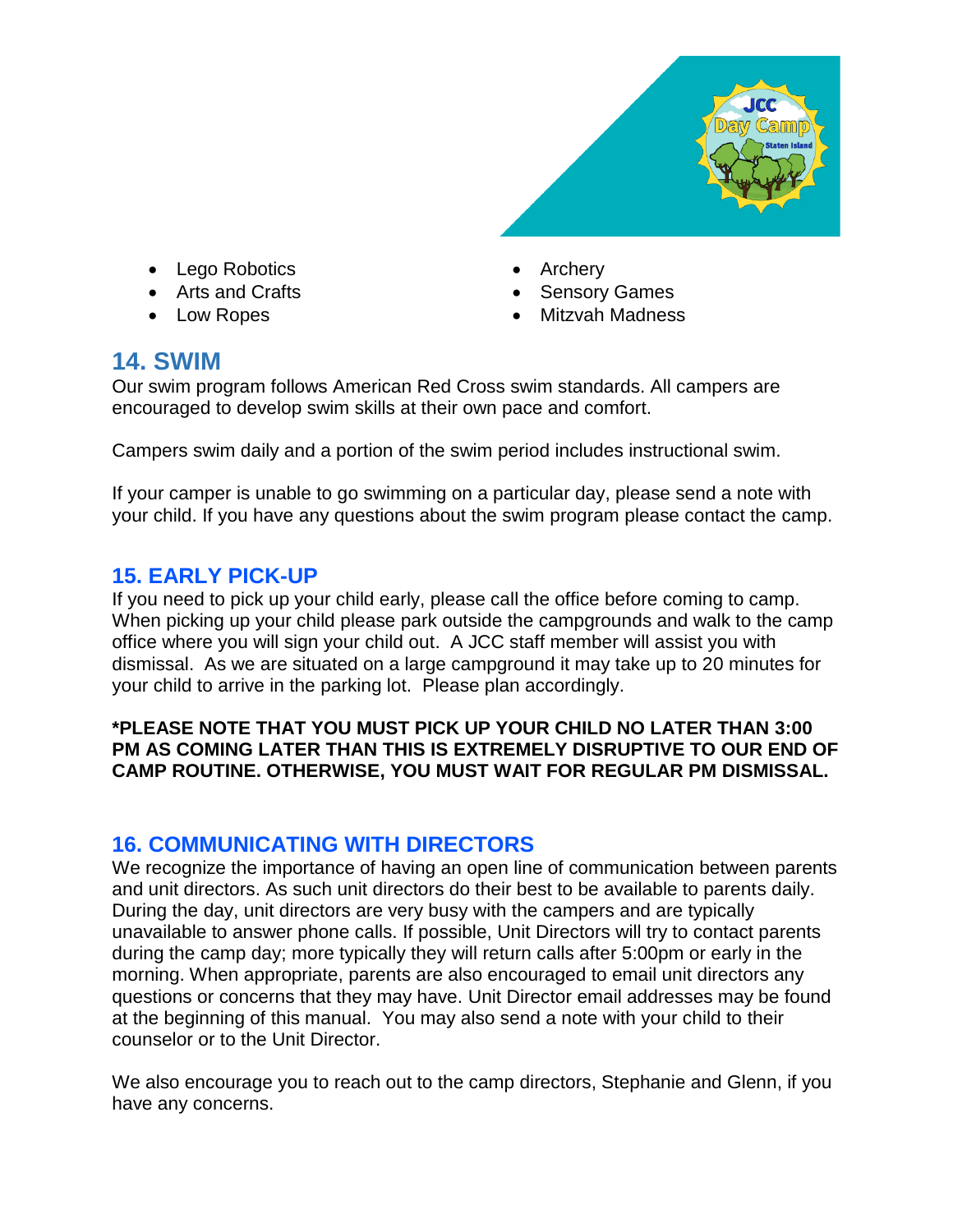

Camp is only eight weeks long and it is best to work out any concerns as soon as they arise. If you have a concern and it is not being addressed, then there is a good chance that we are not aware of the problem.

Additionally, if any unique situations occur at home that may affect your child, please let us know.

# **17. CELEBRATING BIRTHDAYS AT CAMP**

If you would like to celebrate your child's birthday at camp, please notify the camp office in advance. If you send food to be served to other campers it must be individually packaged, kosher and nut free.

Please give at least one week's notice to the camp office of any birthday arrangements you plan to make.

# **18. CAMP PICTURES**

Please have your child wear their JCC Camp T-Shirt on picture day. Both group and individual pictures are available for purchase. Picture day will be listed on the camp calendar and information will be emailed to you prior to their scheduled day. Make-up pictures are available and you will receive information on the date.

# **19. CAMP CALENDARS AND NUTS AND BOLTS**

Each camp division has its own unique camp calendar and accompanying "Nuts and Bolts" form highlighting special events, weekly themes, and trips which you will receive via email in June.

# **20. PROJECT CHALLAH**

Families may purchase challah, provided by B and Y caterers throughout the summer. The challah, are distributed to campers on Fridays. For more information see the camp online registration form.

# **21. VISITING POLICY**

Visitors will not be permitted on the campground this summer.